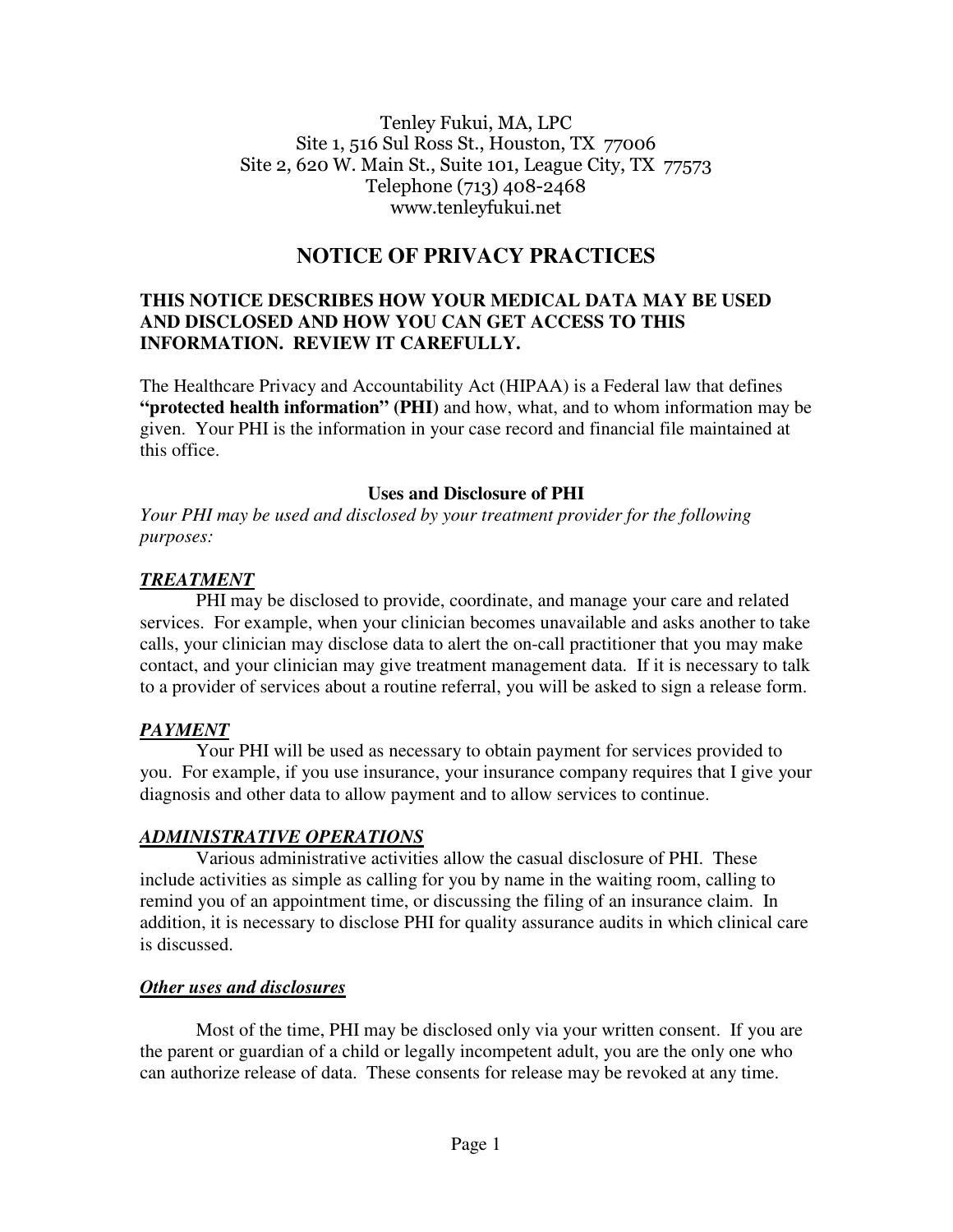# **Your Rights Under HIPAA**

*The following is a summary of your rights regarding your PHI. Please note that this is a summary and does not give examples of every eventuality.* 

## *You may inspect and have a copy your PHI (electronic or paper) except as limited by law.*

Some of these limitations include information that your clinician may deem harmful to you, information that requires court order to obtain, and information that is contained in your file about someone seen in session with you who has not authorized release.

- You will be provided a copy or summary of your health information, usually within 15 days or your request.
- You will be charged a reasonable, cost-based fee.

## *You may request restriction of your PHI.*

 For example, you may ask that we cease giving information to insurance companies, that family members have restricted access, or that notification be sent to you at a different address.

- You can ask me not to use or share certain health information for treatment, payment or my operations.
- I am not required to agree to your request, and may say "No" if it would affect your care.
- If you pay for a service or health care item out-of-pocket in full, you can ask me not to share that information for the purpose of payment or my operations with your health insurer.
- I will say "Yes" unless a law requires me to share that information.

## *You may request changes in your PHI.*

You may disagree with what your clinician has written in your record, and you may request that the information be changed. I may say "No" to your request, but I will tell you why in writing within 60 days. In the event that I disagree, you may place a statement in your PHI. If I disagree, you may place a statement in your PHI. If your clinician rebuts your statement, you may obtain a copy of that rebuttal.

## *You may request an accounting of what PHI disclosures we have made.*

Your request must be in writing.

• You can ask for a list (accounting) of the times I have shared your health information for six years prior to the date you ask, who I shared it with and why.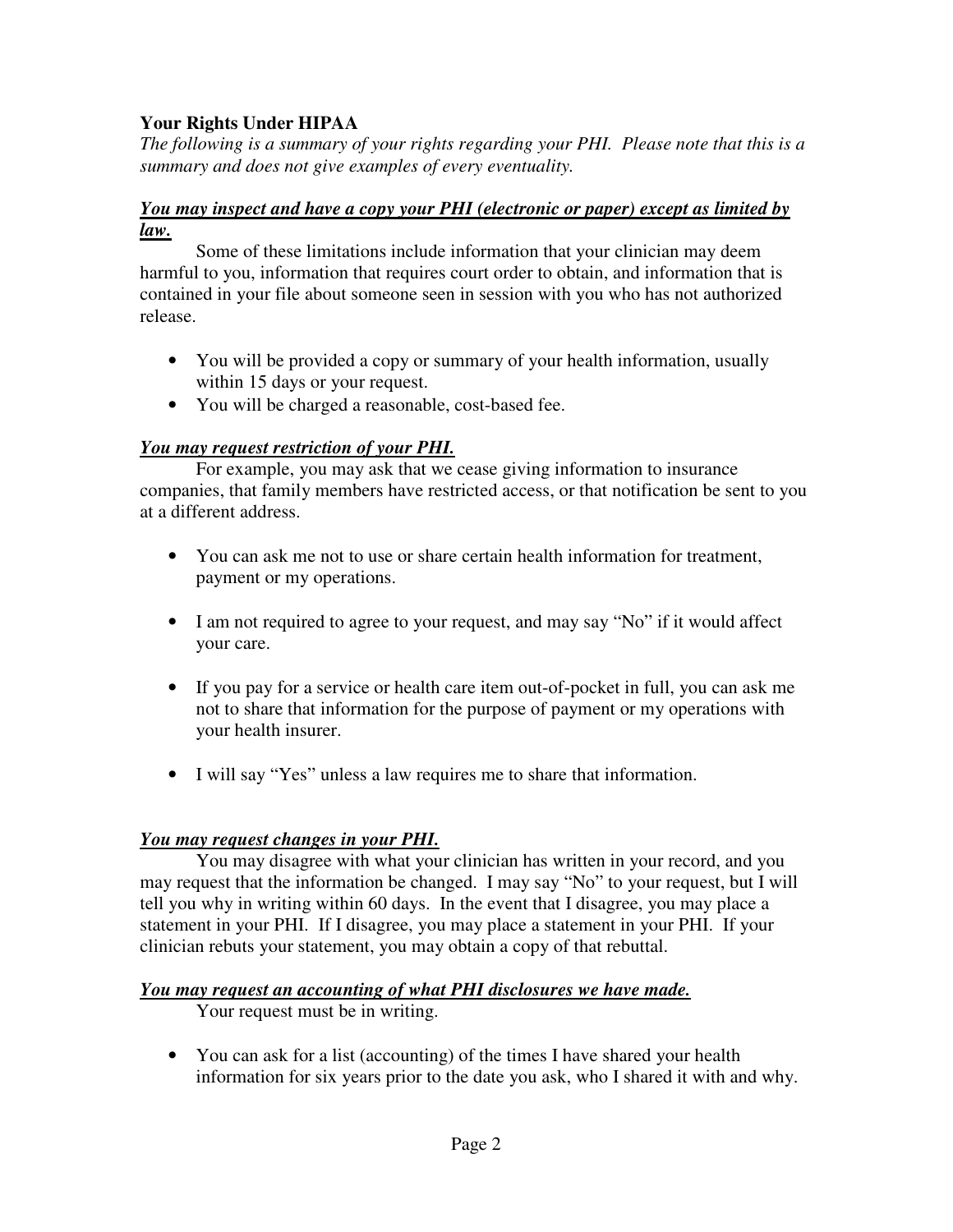• I will include all the disclosures except for those about treatment, payment, and health care operations, and certain other disclosures (such as any you asked me to make). I will provide one accounting a year for free, but will charge a reasonable, cost-based fee if you ask for another one within 12 months.

## *You may request confidential communications*

 You can ask me to contact you in a specific way (for example, home or office phone, email) or to send mail to a different address. I will agree with all reasonable requests.

## *You may obtain a copy of this notice from me.*

 Ask for the HIPAA Disclosure Statement or the Notice of Privacy Practices at any time, even if you have agreed to receive the notice electronically. I will provide you with a paper copy promptly.

# *You may choose someone to act for you.*

- If you have given someone medical power of attorney or if someone is your legal guardian, that person can exercise your rights and make choices about your health information.
- I will make sure the person has this authority and can act for you before I take any action.

# *Questions and Complaints*

If you have questions or believe your privacy rights have been violated, write Tenley Fukui, LPC, 2437 Bay Area Blvd., #293, Houston, TX 77058, or call her at (713) 408-2468. Alternatively, you may file a complaint with U.S. Department of Health and Human Services Office for Civil Rights by sending a letter to 200 Independence Ave., S.W., Room 509F, HHH Bldg., Washington, D.C. 20201, calling 1-877-696-6775, or visiting www.hhs.gov/ocr/privacy/hipaa/complaints/. Federal law prohibits retaliatory acts against those who file complaints.

Complaints against practitioners licensed by the Texas State Board of Examiners of Professional Counselors should be directed to the Texas State Board of Examiners of Professional Counselors*,* 1100 West 49th Street*,* Austin, TX 78756-3183, (512) 834- 6658. Complaints can also be submitted to the Texas Attorney General, Region VI – Dallas, Ralph Rouse, Regional Manger, Office for Civil Rights, U.S. Department of Health and Human Services, 1301 Young Street, Suite 1169, Dallas, TX 75202, or calling (214) 767-4056.

*Your choices for what information I share.*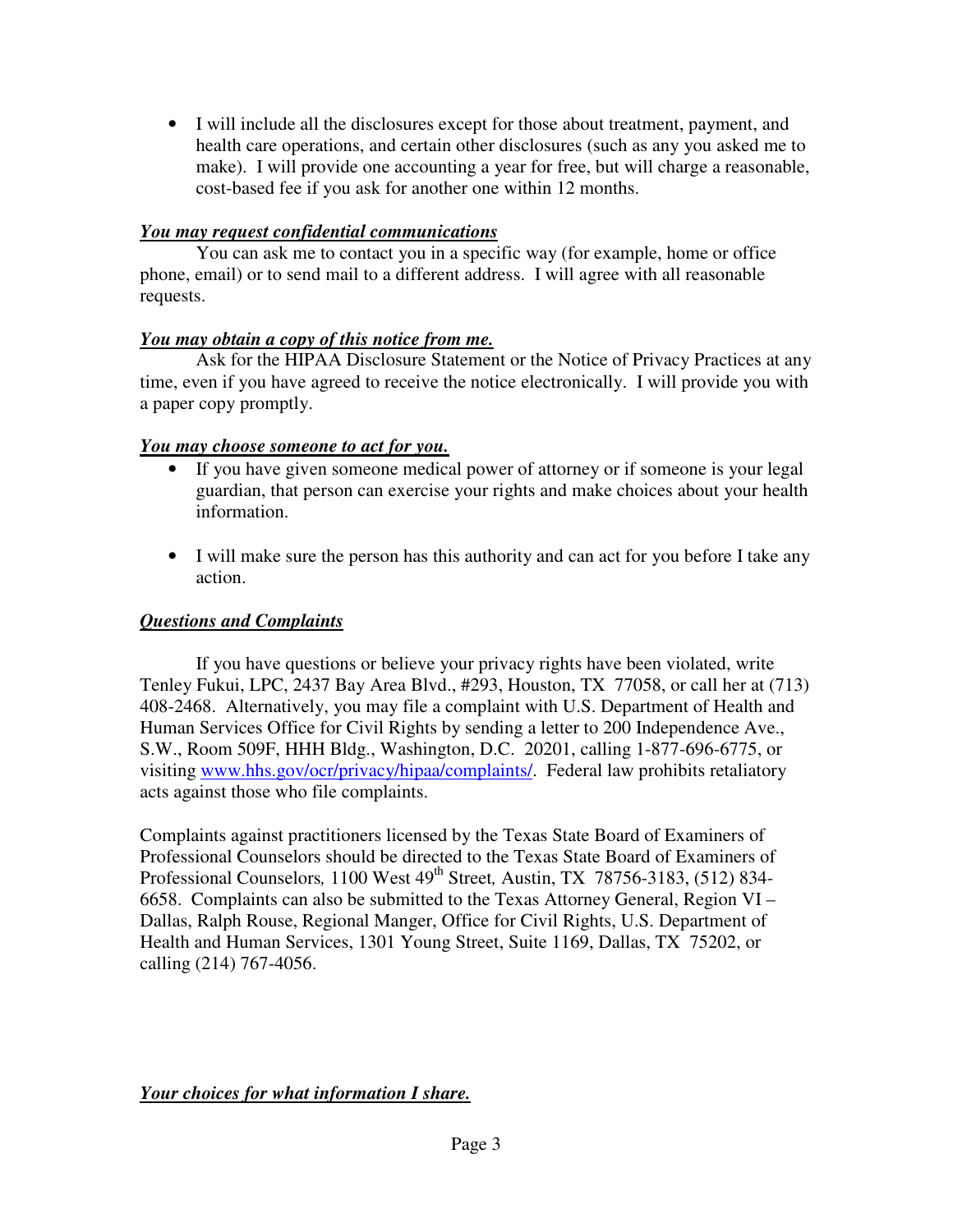For certain health information, you can tell me your choices about what I share. If you have a clear preference for how I share your information in the situations described below, talk to me.

- Share information with your family, close friends, or others involved in your care.
- Share information in a disaster relief situation.
- Include your information in a hospital directory.\*
- Contact you for fundraising efforts.\*\*
- If you are unable to tell me your preference, for example if you are unconscious, I may go ahead and share your information if I believe it is in your best interest. I may also share your information when needed to lessen a serious and imminent threat to health or safety.

\* I do not manage a hospital directory. \*\*I will not contact your for fundraising efforts.

# *In these cases I never share your information unless you give me written permission.*

- Marketing purposes
- Sale of your information
- Most sharing of psychotherapy notes

## *How do I typically use or share your health information?*

I typically use or share your health information with your written consent in the following ways.

- I can use your health information and share it with other professionals who are treating you. (Example: a doctor treating you for an injury asks another doctor about your overall health condition).
- I can use and share your health information to run my practice, improve your care and contact you when necessary. (Example: I use health information about you to manage your treatment and services.)
- I can use and share your health information to assist you in getting reimbursement from your health plans or other entities. (Example, I give information about you to your health insurance plan so it will reimburse you for my services.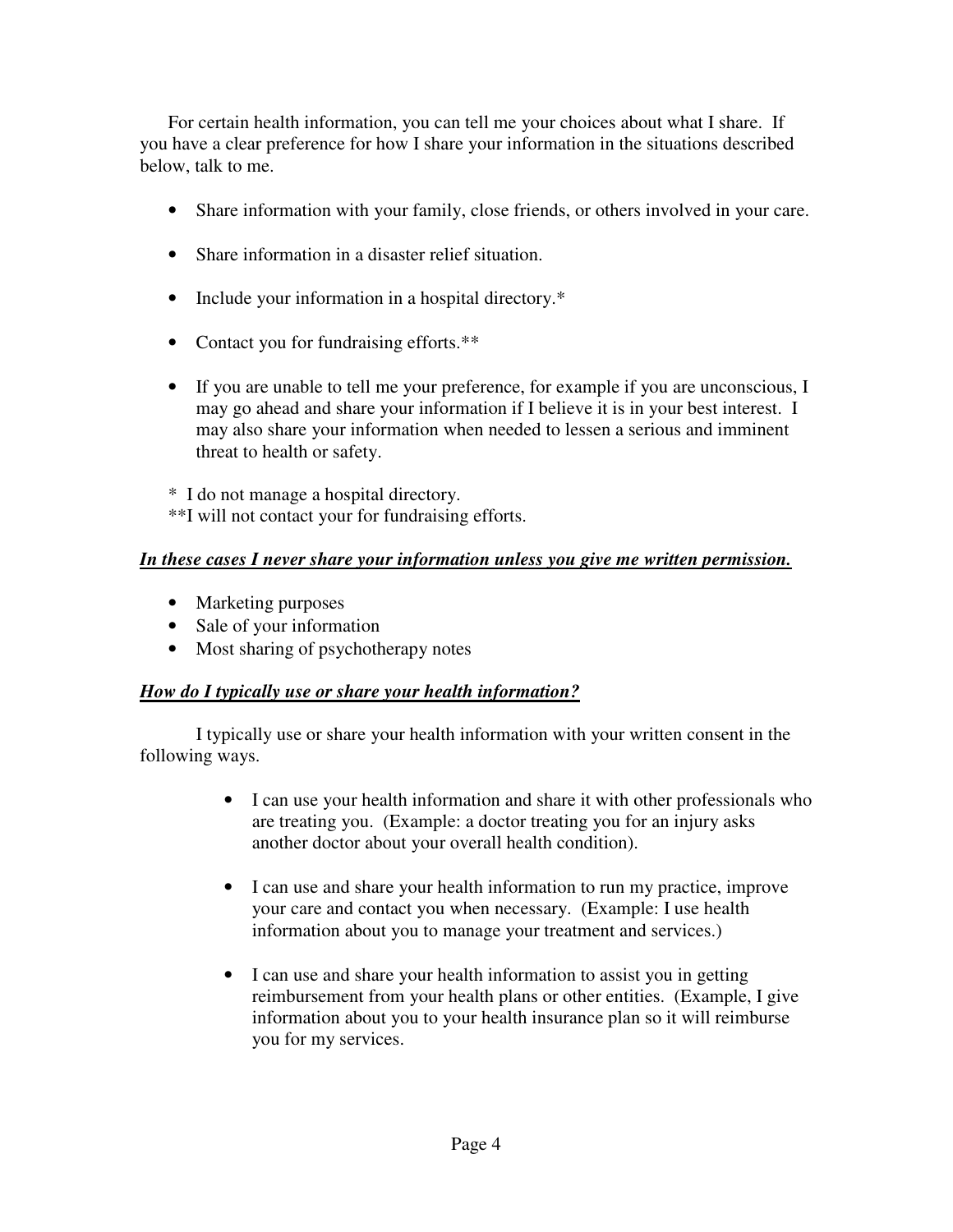## *How else can I use or share your health information?*

I am allowed or required to share your de-identified information in other ways – usually in ways that contribute to the public good, such as public health and research. I have to meet many conditions in the law before I can share your information for these purposes. For more information see:

www.hhs.gov/ocr/privacy/hipaa/understanding/consumers/index.html.

## *Help with public health and safety issues.*

I can share health information about you for certain situations such as:

- Preventing disease
- Helping with product recalls
- Reporting adverse reactions to medications
- Reporting suspected abuse, neglect, or domestic violence
- Preventing or reducing a serious threat to anyone's health or safety

## *For research*

I can use or share your de-identified information for health research.

#### *Comply with the law*

 I will share information about you if state or federal laws require it, including with the Department of Health and Human Services if it wants to see that I am complying with federal privacy law.

## *Respond to organ and tissue donation requests*

I can share health information about you with organ procurement organizations.

## *Work with a medical examiner or funeral director*

I can share health information with a coroner, medical examiner, or funeral director when an individual dies.

## *Address workers' compensation, law enforcement, and other government requests*

I can use or share health information about you:

- For worker's compensation claims
- For law enforcement purposes or with a law enforcement official
- With health oversight agencies for activities authorized by law
- For special government functions such as military, national security, and presidential protective services

## *Respond to lawsuits and legal actions*

I can share health information about you in response to a court or administrative order, or in response to a subpoena.